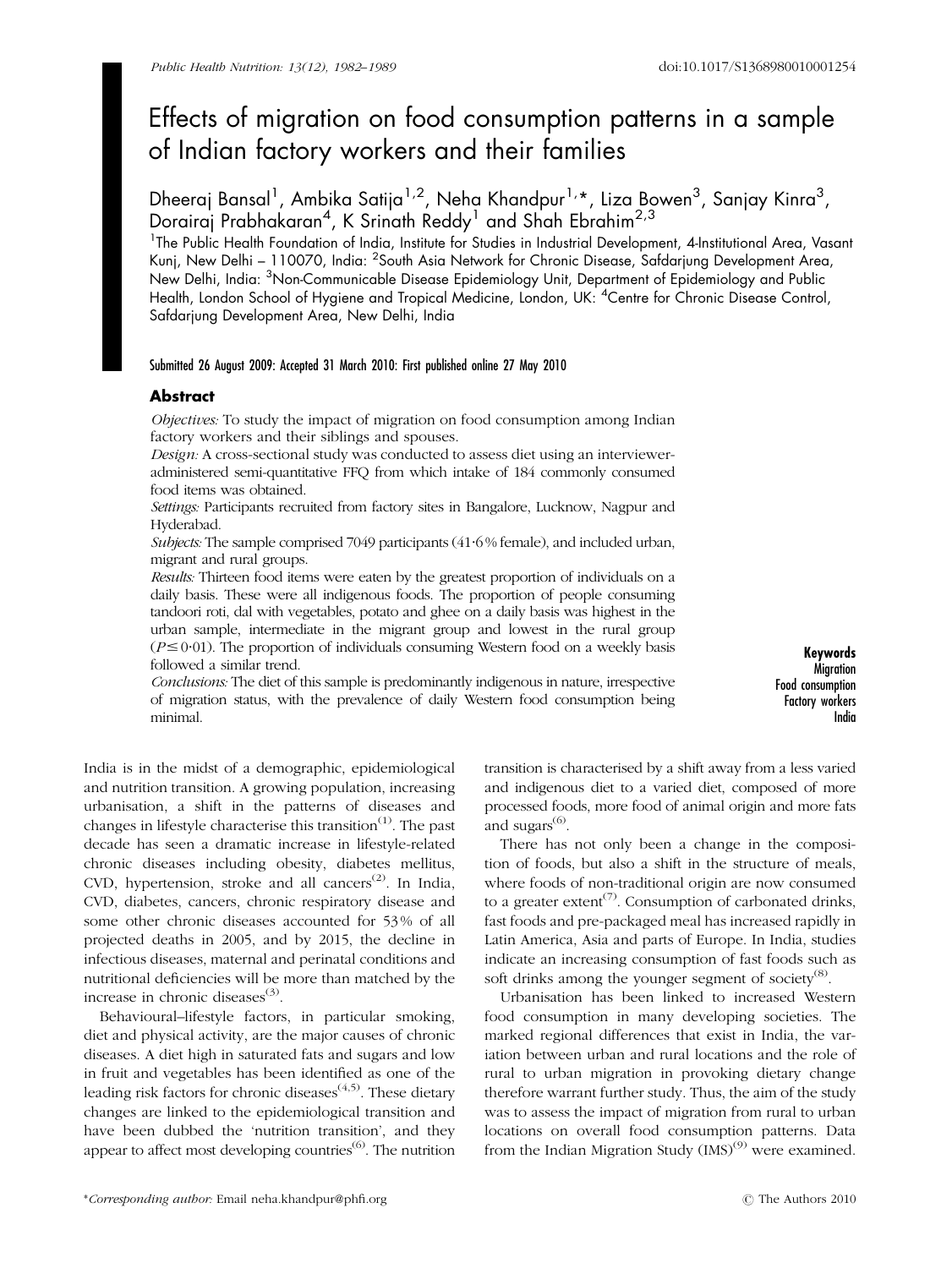We hypothesised that there would be differences in food types consumed between rural, urban and migrant groups, with trends of Western foods consumption being higher in urban and migrant groups.

# Methods

The Indian Migration Study, part of the larger Cardiovascular Disease Risk Factor Study<sup>(10)</sup>, was conducted in Bangalore, Lucknow, Nagpur and Hyderabad, thereby giving a wide geographic coverage of India. Details of the study design and methods have been reported earlier<sup>(9)</sup>. Briefly, to compare the effect of migration on food consumption patterns, rural–urban migrant factory workers and their co-resident spouses along with a rural-dwelling sibling nearest in age were invited to participate in the study. In addition, 25 % of randomly selected non-migrant (urban) factory workers together with their urban-dwelling siblings were recruited into the study. Migration status was attributed only to the 'first generation' of migrants who had been living in urban areas for at least a year before being recruited into the study. Thus, the sample comprised three distinct groups – rural, rural-to-urban migrant and urban.

#### Dietary assessment

Diet was assessed by an interviewer-administered semiquantitative FFQ. The questionnaire assessed the frequency of intake (daily, weekly, monthly and annually/ never) of 184 commonly consumed food items. The questionnaire was formulated using food lists that were developed in each centre by administering single 24 h recalls and asking additional questions about special diets and seasonality of foods. These were streamlined into a 184-item FFQ. Each food item was assigned a standard portion size that was shown to the participants while administering the questionnaire. A nutrient database was also developed for the FFQ by obtaining recipes for each item from participants who volunteered to prepare the recipes under a nutritionist's supervision; separate recipes were collected for each food item from the rural and urban areas of each of the four centres to prepare regionand rural- or urban-specific nutrient databases.

In order to assess the reliability of the FFQ, a subsample comprising 490 individuals was asked to complete the questionnaire  $1-2$  months  $(n 185)$ , as well as  $12$  months  $(n 305)$  after completion of the questionnaire during the original period of data collection. These two sub-samples were randomly selected and were independent of each other. Cohen's k-statistic was used to compare participants' tertile grouping across any two FFQ administrations. In addition, intraclass correlation coefficients were also calculated. The short-term (1–2 months) reliability of the FFQ was better than the long-term (1 year) reliability, with  $\kappa$ -statistics ranging from 0.40 (energy) to 0.69 (egg) for the former, and from  $0.26$  (green leafy vegetables) to  $0.71$  (fish) for the latter. The reproducibility of this FFQ is fairly comparable to, if not slightly better than, other Indian reproducibility studies<sup> $(11,12)$ </sup>.

The validation of the IMS FFQ was performed using two methods. One method assessed the physiological plausibility of the reported consumption by using FAO/ WHO/United Nations University age- and sex-specific BMR equations. Approximately 30 % of participants were found to report non-plausible intakes, with there being more over- than under-reporters; however, this did not alter the migration effects observed in the study.

In addition to the above, a validation study was also conducted, in which 418 subjects were administered a reference method of three 24 h recalls. Participants' tertile grouping in the FFQ and 24 h recalls were compared using Cohen's  $\kappa$ -statistic. Pearson correlation coefficients and Spearman's rank correlation coefficients were also calculated. All  $\kappa$ -statistics were  $\geq 0.4$ . In general, the validation study showed higher reported intakes of nutrients in the FFQ relative to the 24 h recalls, with energy, macronutrients (with the exception of fat), legumes, cereals and dairy showing the most favourable validity, and spices, tea and coffee showing the least favourable validity. These results are comparable with other Indian FFQ–24 h recall validations, most of which have shown an overestimation of consumption using FFQ relative to recalls and diaries $(11,12)$ .

## Statistical analyses

Frequency distributions of the 184 food items were examined for the entire sample by sex, age groups, study sites and migration status. Frequently consumed foods (i.e. daily or weekly) were identified and were the focus for further analyses. Chi-square tests were performed to assess significant differences across frequency of intake by sex, age groups, study sites and migration status. The effect of migration status on food consumption patterns was further analysed after adjusting for age and sex using binary logistic regression. Statistical Package for Social Sciences statistical software package version 16?0 (SPSS Inc., Chicago, IL, USA) was used to perform all analyses.

## Results

# Sample characteristics

Of the 7049 participants enrolled in our study,  $41.6\%$ were female. Mean age was  $40.82$  (sp  $10.36$ ) years and over 90 % of the sample could at least read and write. Of the total sample,  $88.8\%$  and  $75.5\%$  respondents had attended at least primary- and secondary-level schooling, respectively. Socio-economic status was measured using a composite standard of living index (SLI) that consisted of fourteen questions on household characteristics and possessions, taken from a larger set of thirty questions in the National Family Health Survey (NFHS) $(13)$ . Mean values of the IMS SLI, when projected to the NFHS-2 SLI categories,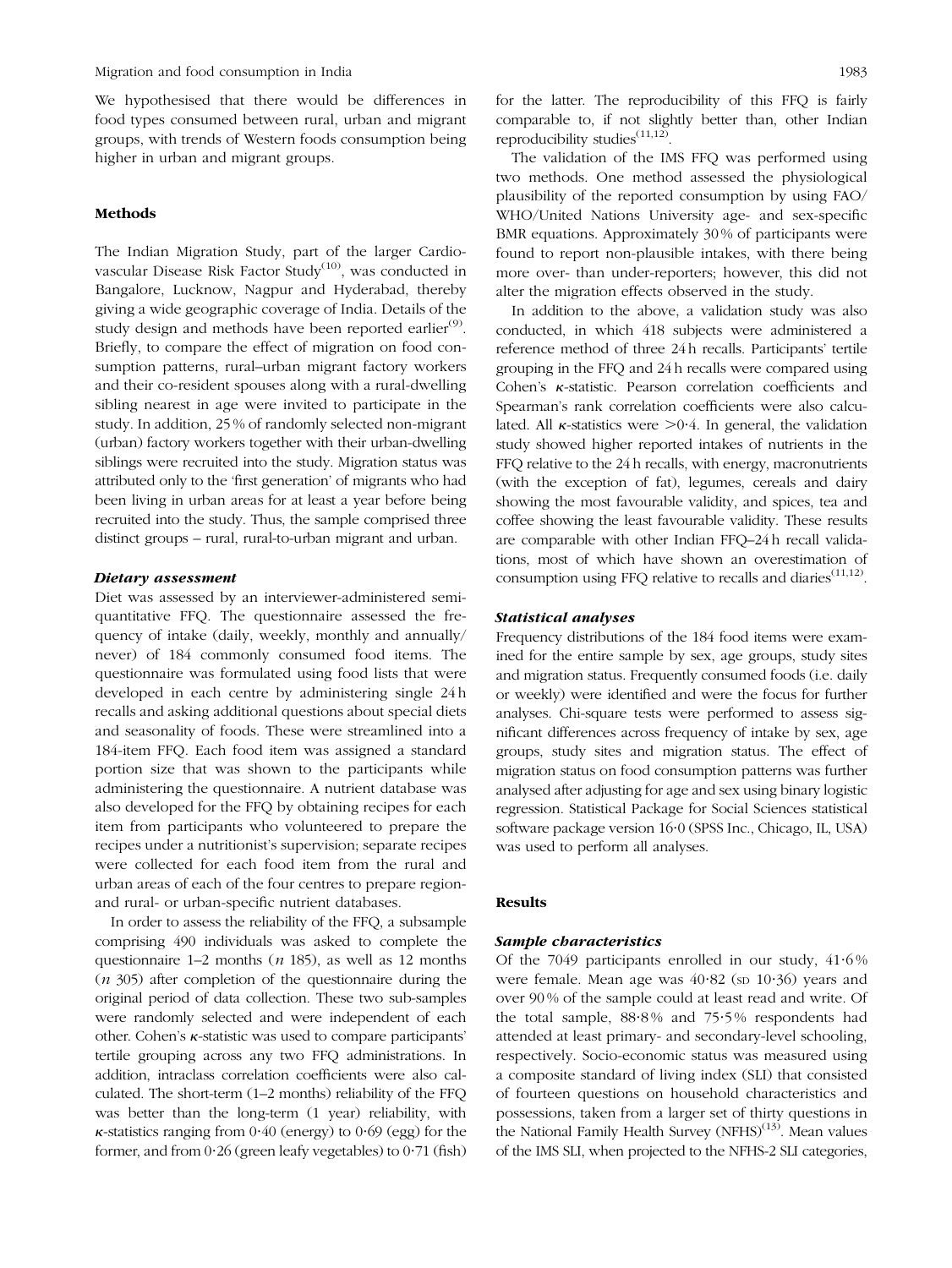## Table 1 Sample characteristics

| Characteristics                         | Rural<br>39.84 |          |      | Rural-to-urban migrant | Urban<br>40.58 |          | Total sample<br>40.82 |          |  |
|-----------------------------------------|----------------|----------|------|------------------------|----------------|----------|-----------------------|----------|--|
| Mean age (years)                        |                |          |      | 42.30                  |                |          |                       |          |  |
|                                         | n              | $\%$     | n    | $\%$                   | n              | $\%$     | n                     | $\%$     |  |
| Women                                   | 846            | 32.3     | 988  | 46.6                   | 1095           | 47.4     | 2929                  | 41.6     |  |
| Literacy*                               | 2179           | 83.2     | 1955 | 92.2                   | 2276           | 98.6     | 6410                  | 90.9     |  |
| At least primary school                 | 2093           | 79.9     | 1910 | $90 - 1$               | 2256           | 97.7     | 6259                  | 88.8     |  |
| At least secondary school               | 1610           | 61.5     | 1626 | $76 - 7$               | 2086           | 90.5     | 5322                  | 75.5     |  |
| SLI (as projected by the NFHS-2 index)t | 27.8           |          |      | 39.8                   |                | 40.0     |                       | $35 - 4$ |  |
| Married                                 | 2104           | 80.3     | 2079 | $98 - 1$               | 1979           | $85 - 7$ | 6162                  | 87.4     |  |
| Total                                   | 2620           | $37 - 1$ | 2120 | 30.0                   | 2309           | $32 - 7$ | 7049                  | 100      |  |

SLI, standard of living index; NFHS, National Family Health Survey.

\*Values show basic literacy of respondents (can at least read and write).

-NFHS-2 SLI categories: low (0–14), medium (15–24) and high (25–67).

showed the sample to fall in the high SLI range. Sample characteristics are shown in Table 1.

Although participants from Nagpur had a lower age (mean age was  $29.5$  (sp  $6.43$ ) years) than those from other places, when classified by place of origin, rural  $(n \ 2620,$ 39.84 years), rural-to-urban migrant ( $n$  2120, 42.30 years) and urban ( $n$  2309, 40 $\cdot$ 58 years) groups had similar ages. Participants from rural areas were found to have higher levels of illiteracy, a lower mean SLI and a lower proportion of them were married. Most migrants had spent a considerable time in the urban environment (median: 26 (range 1–55) years for men and 21 (range  $\leq$ 1–49) years for women) with  $9.3\%$  (95% CI 7.6, 11.0) of men and  $21.3\%$  (95 % CI 18.7, 23.9) of women spending  $\leq$ 10 years in the urban areas. In addition, most of the migrants (81 % men and 87 % women) came from within the states they had migrated to.

#### Food consumption patterns

The 184 food items were classified into eleven food categories/groups that have been listed in Box 1.

# Food items consumed on a daily basis

Out of 184 food items, thirteen were identified as being eaten most commonly (mode) on a daily basis (relative to weekly, monthly and annually/never basis), in at least one study site. These were tandoori roti/phulka/wheat phulka, plain rice, plain ragi ball (cereals), plain tur dal sambar/dal, tur dal sambar/dal with vegetables (pulses), potato, curd, plain milk, buttermilk, ghee (a traditional Indian saturated fat), sugar, tea and coffee.

Preliminary analysis found significant differences in the proportion of individuals consuming these foods across the four study sites. Tandoori roti was consumed on a daily basis predominantly in Lucknow and Nagpur, whereas plain rice was consumed daily by  $>90\%$  of the individuals in Nagpur, Hyderabad and Bangalore. The proportion of individuals consuming potato, milk and ghee on a daily basis was highest in Lucknow; that consuming plain tur dal, sugar and tea daily was highest in Nagpur; that consuming curd daily was highest in Hyderabad; and that consuming plain ragi ball, tur dal with vegetables, buttermilk and coffee daily was highest in Bangalore ( $P \le 0.001$ ; data not shown). Differences were also seen in the daily consumption of these food items with age and sex (data not presented).

Table 2 shows comparisons between the rural, migrant and urban groups for these thirteen food items. Significant differences in food consumption patterns between these three groups were observed even after adjusting for age and sex. The most common pattern was one of an increasing proportion of individuals consuming tandoori roti/phulka/ wheat phulka, tur dal sambar/dal with vegetables, potato/ sweet potato, tea and ghee on a daily basis from the rural to migrant to urban groups. Another pattern observed was where the migrant group had the maximum proportion of individuals consuming plain tur dal sambar/dal and coffee followed by the urban group, and then the rural group. For plain ragi ball, plain milk and buttermilk/lassi consumption, no significant variation between groups was found.

#### Consumption of 'Western' food items

Western food items (see Box 1) were not commonly eaten. Cornflakes, pizza, ham, wine, cheese, custard, peaches and kiwi were consumed very infrequently (i.e. annually or never) by a majority of the participants on a weekly basis across all groups. The daily consumption of the other Western food items was minimal but their weekly consumption – typically once or twice a week – was appreciable and forms the basis of further analysis.

Bread/toast/rolls/buns and biscuits (sweet and salted) were consumed by  $\geq 30\%$  of participants. Noodles/ macaroni/pasta, puffs, cakes/sweet pastries, ice cream, chocolates, flavoured milk, alcoholic spirits, beer, jam, ketchup and soups were consumed by  $\leq 10\%$  of participants on a weekly basis. Between 10 % and 30 % of participants reported weekly consumption of chips/French fries and carbonated drinks. It must be noted that the weekly consumption of these foods was restricted to just once or twice a week.

Western food consumption was most predominant in Bangalore, with the proportion of individuals consuming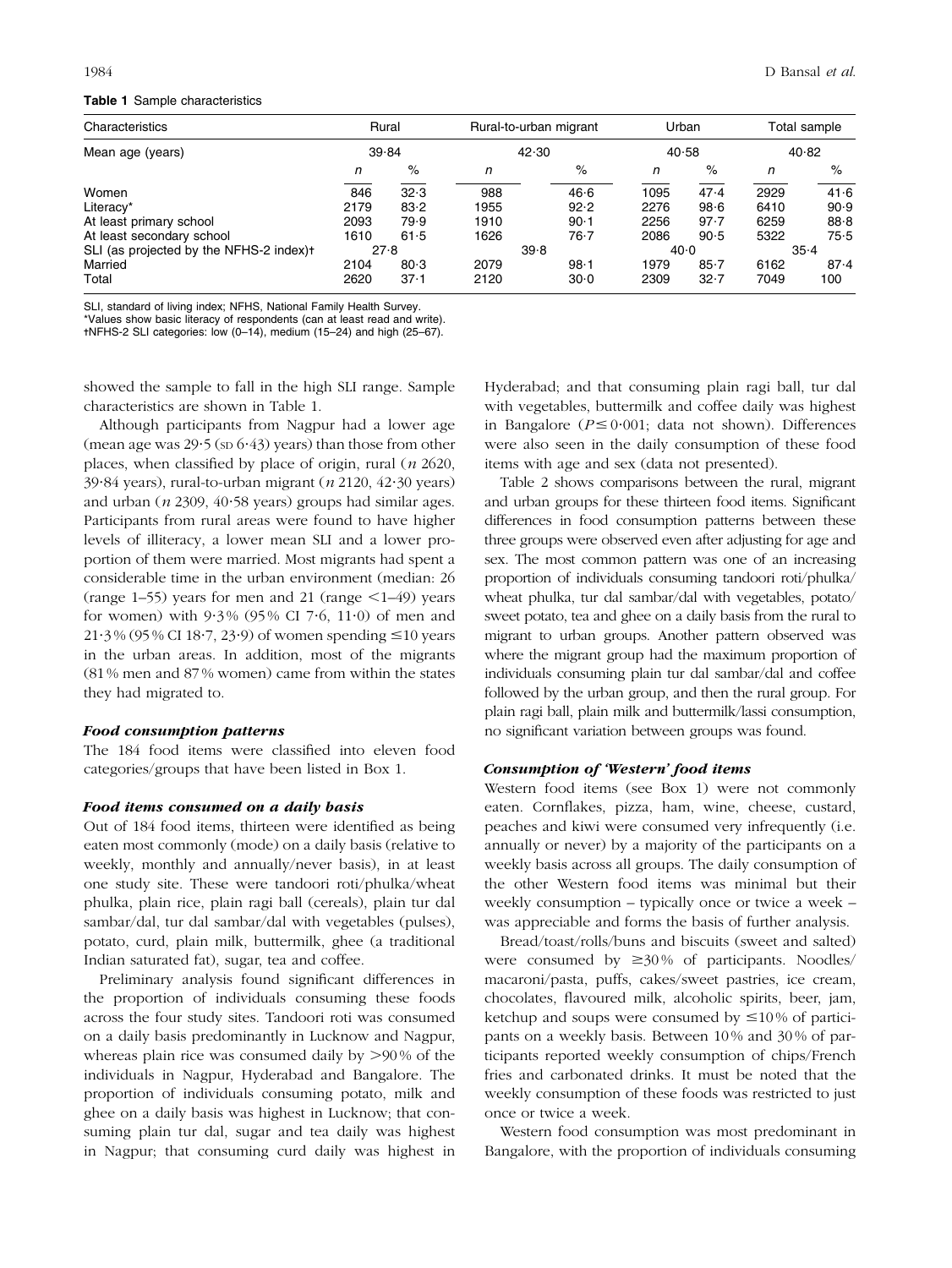## Box 1

Food groups that the 184 items were categorised into:

- 1 Cereals, such as rice, chapati, bread, etc. (thirty-three food items)
- 2 Pulses and legumes, such as tur dal, beans, peas, etc. (twelve food items)
- 3a Green leafy vegetables, such as spinach (three food items)
- 3b Roots and tubers, such as potato (five food items)
- 3c Other vegetables, such as brinjal, capsicum, mushroom, etc. (eighteen food items)
- 4 Fruits, such as banana, apple, mango, etc. (twenty-nine food items)
- 5 Milk and milk products, such as curd, buttermilk, etc. (eight food items)
- 6 Non-vegetarian products, such as chicken, meats, fish, egg, etc. (fourteen food items)
- 7 Oils and fats, such as butter and ghee (two food items)
- 8 Sugars, such as jam, sugar, honey and jaggery (four food items)
- 9a Alcoholic beverages, such as beer, wine, etc. (four items)
- 9b Non-alcoholic beverages, such as tea, coffee and carbonated drinks (three items)
- 10a Savoury snacks, such as nuts, chips, samosa, etc. (ten food items)
- 10b Sweet snacks, such as biscuits, icecream, Indian sweets, etc. (twenty-one food items)
- 11 Miscellaneous products such as pickles, chutneys, ketchup, etc. (eighteen food items)

## Western food items

- 1 Cornflakes/cereal flakes, etc.
- 2 Bread/toast/rolls/buns
- 3 Pizza/burger
- 4 Noodles/macaroni/pasta, etc.
- 5 Cheese
- 6 Peaches
- 7 Kiwi
- 8 Ham/salami/bacon, etc.
- 9 Jam
- 10 Beer
- 11 Wine
- 12 Spirits (whiskey, gin and rum)
- 13 Fanta, Pepsi, Coca Cola, etc.
- 14 Chips/French fries
- 15 Biscuits (salted)
- 16 Biscuits (sweet, creamed, etc.)
- 17 Flavoured milk/Horlicks
- 18 Cakes/sweet pastries
- 19 Custard/puddings
- 20 Icecream
- 21 Dairy Milk/5 Star/Kit Kat, etc.
- 22 Soups, all types (vegetarian or non-vegetarian)
- 23 Ketchup/tomato sauce
- 24 Vegetarian and non-vegetarian puffs

noodles, chips, cakes, soups, puffs, jam and flavoured milk being highest there ( $P \le 0.01$ ). The consumption of carbonated drinks, beer and spirits was most common in Hyderabad, that of bread, chocolates and salted biscuits was most common in Nagpur and that of ketchup and sweet biscuits was most common in Lucknow ( $P \le 001$ ; data not shown). A greater proportion of women than men consumed noodles, bread, ketchup and jam and a greater proportion of men than women consumed biscuits (sweet), spirits, beer and carbonated drinks (data not shown). In terms of age, the predominant trend was of a decrease in the proportion of individuals consuming Western foods on a weekly basis with increasing age (Fig. 1). The proportion of men consuming alcoholic spirits increased steadily from the lowest to the highest age groups ( $P = 0.000$ ).

There was a clear trend in the consumption patterns of most Western foods across the rural, migrant and urban samples, as illustrated in Fig. 2. The proportion of people reporting weekly consumption of Western foods including noodles, bread/toast, chips, soups, ketchup, vegetarian and non-vegetarian puffs, jam, cakes/sweet pastries, ice cream and biscuits (sweet) was highest in the urban sample,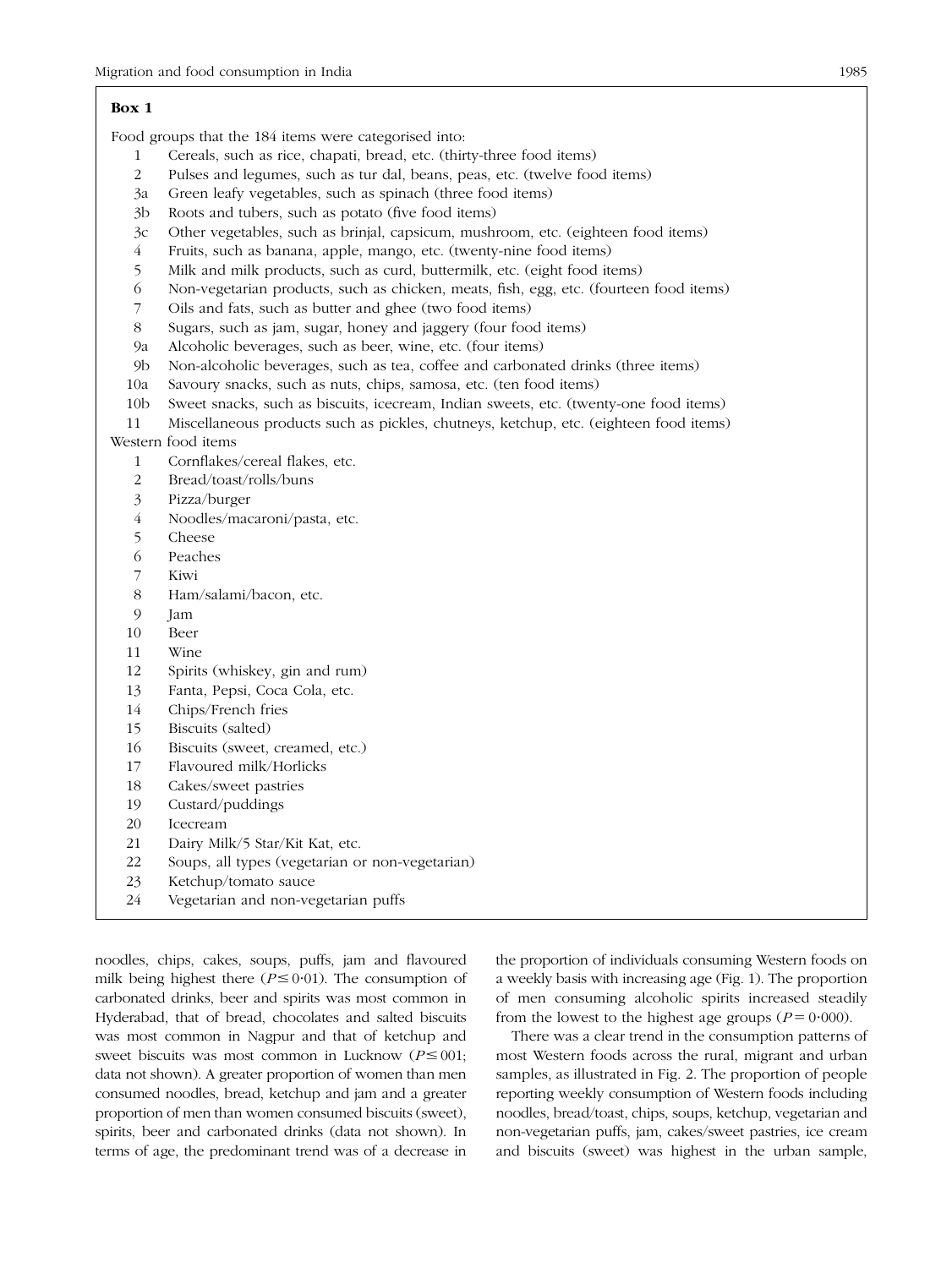|  | Table 2 Proportion of individuals consuming the following food items on a daily basis by rural, migrant and urban groups |  |  |
|--|--------------------------------------------------------------------------------------------------------------------------|--|--|
|--|--------------------------------------------------------------------------------------------------------------------------|--|--|

| Food items               | Rural<br>(n 2620) |            | Migrant<br>(n 2120) |            | Urban<br>(n 2309) |            |                           | P values after adjusting<br>for age and sex |       |
|--------------------------|-------------------|------------|---------------------|------------|-------------------|------------|---------------------------|---------------------------------------------|-------|
|                          | $\%$              | 95 % CI    | $\%$                | 95 % CI    | $\%$              | 95 % CI    | Unadjusted<br>$P$ values* | 1 <sup>†</sup>                              | $2+$  |
| Tandoori roti/phulka     | 45.9              | 43.9.47.8  | $50 - 1$            | 47.9.52.2  | 57.3              | 55.3.59.3  | 0.000                     | 0.001                                       | 0.000 |
| Plain rice               | 89.4              | 88.2.906   | 89.5                | 88.2.90.8  | 85.8              | 84.4.87.2  | 0.000                     | 0.802                                       | 0.000 |
| Plain ragi ball          | $9-1$             | 7.9.10.2   | 9.8                 | $8.5.11-1$ | 8.3               | 7.2.9.4    | 0.221                     | 0.879                                       | 0.272 |
| Plain tur dal sambar/dal | 32.0              | 30.2.33.8  | 35.9                | 33.8, 37.9 | 33.6              | 31.7.35.5  | 0.016                     | 0.000                                       | 0.001 |
| Tur dal sambar with yeg  | 7.2               | 6.2.8.2    | $10-3$              | 9.0.116    | $11 - 4$          | 10.1.12.7  | 0.000                     | 0.001                                       | 0.000 |
| Potato/sweet potato      | 17.5              | 16.0.18.9  | $20 - 1$            | 18.4, 21.8 | 21.3              | 19.6.22.9  | 0.003                     | 0.012                                       | 0.000 |
| Plain milk               | $23 - 7$          | 22.1, 25.3 | 21.3                | 19.6.23.0  | 23.9              | 22.2, 25.6 | 0.075                     | 0.214                                       | 0.399 |
| Curd/yoghurt             | 23.5              | 21.8.25.1  | 31.6                | 29.6.33.6  | 24.8              | 23.0.266   | 0.000                     | 0.00                                        | 0.493 |
| Buttermilk/lassi         | $13-3$            | 11.9.146   | $15-4$              | 13.8.16.9  | 14.8              | 13.4.16.3  | 0.101                     | 0.374                                       | 0.297 |
| Ghee                     | 20.5              | 18.9, 22.0 | 23.5                | 21.8.25.4  | $28 - 7$          | 26.8.30.5  | 0.000                     | 0.002                                       | 0.000 |
| Sugar                    | 22.8              | 21.2.24.4  | 21.5                | 19.7.23.2  | $30 - 4$          | 28.5.32.3  | 0.000                     | 0.000                                       | 0.000 |
| Tea                      | 83.0              | 81.6.84.4  | 84.4                | 82.8, 85.9 | 85.6              | 84.2.870   | 0.046                     | 0.018                                       | 0.001 |
| Coffee                   | $16-5$            | 15.1, 17.9 | 24.3                | 22.5, 26.1 | $24 - 1$          | 22.4, 25.8 | 0.000                     | 0.000                                       | 0.000 |

\*Chi-square test.

-P value for difference in the proportions of migrant individuals consuming a food item compared with rural individuals, using binary logistic regression. - - P value for difference in the proportions of urban individuals consuming a food item compared with rural individuals, using binary logistic regression.



Fig. 1 Proportion of individuals in the  $\leq$  30, 31–40, 41–50 and  $\geq$ 51 years age groups consuming Western foods ( $\circ$ , sweet biscuits;  $\bullet$ , salted biscuits;  $\triangle$ , bread;  $\blacktriangle$ , chips;  $\Box$ , carbonated drinks;  $\blacksquare$ , noodles;  $\times$ , cakes;  $+$ , ice cream;  $\blacklozenge$ , puffs;  $\Diamond$ , chocolates) on a weekly basis, in the cities of Lucknow, Nagpur, Hyderabad and Bangalore, in India. Chi-square tests showed age group differences to be significant ( $P \le 0.05$ ) for all these food items

lowest in the rural sample and intermediate in the migrant sample. Adjusting for age and sex did not alter this trend, with the exception of ice cream and cakes where adjustment attenuated the association (Table 3).

There were a few exceptions to this general pattern. For instance, salted biscuits and flavoured milk were consumed at similar levels in both the migrant and urban groups but to a lower extent in the rural group ( $P = 0.000$ ) after adjusting for age and sex). There were no significant differences in the weekly consumption of carbonated drinks across groups.

#### Discussion

We found that traditional foods were consumed by the highest proportion of men and women of all ages and migration backgrounds. In this sample, Western foods were seldom eaten every day, were typically consumed weekly by  $<30\%$  of people and were more commonly eaten (highest proportion) by urban and migrant groups than the rural groups, as well as by the younger rather than older individuals. Our findings are in line with trends found in other populations, showing that older people consume traditional foods to a greater extent than younger people<sup> $(14,15)$ </sup>. The consumption of carbonated drinks, alcoholic spirits and beer was more common among men than women, confirming previous studies $(16,17)$ . Other Indian studies $^{(8)}$  have shown a similar trend in food consumption with results indicating a predominantly weekly intake of Western foods like bread, biscuits, chocolate, soft drinks and ice creams.

The changes that occur in the traditional food intake of the migrants have been documented by studies comparing diets of migrant populations to those of the native populations. An increase in the consumption of Western foods and a decrease in the intake of traditional foods was found in South Asians in the United Kingdom $(18)$  and Pakistani children in the United Kingdom<sup>(19)</sup> compared to their counterparts at their places of origin. The effects of rural to urban migration on diet have also been documented. For instance Torun *et al.*<sup>(20)</sup> found that individuals who had migrated to or commuted for work to Guatemala city consumed more red meat and sweetened beverages than their rural counterparts.

According to Popkin<sup> $(21)$ </sup>, one of the most profound characteristics of the nutrition transition, particularly in developing countries, is that rapid urbanisation is strongly associated with the shifts in diet and physical activity that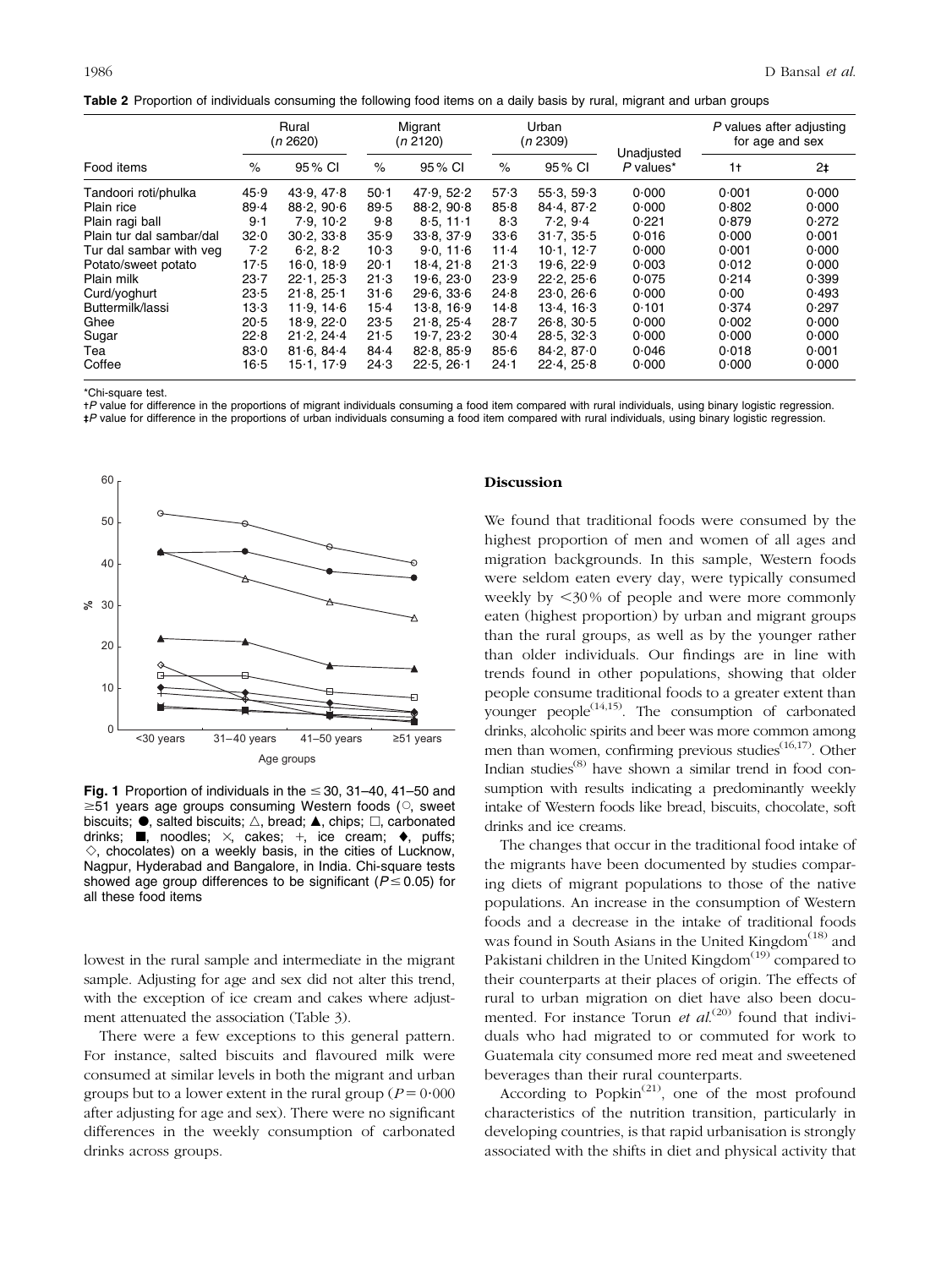

Fig. 2 Proportion of individuals of varying migration status ( $\mathbb{N}$ , rural;  $\mathbb{Z}$ , rural-to-urban migrant;  $\mathbb{E}$ , urban) consuming Western foods on a weekly basis, in the cities of Lucknow, Nagpur, Hyderabad and Bangalore, in India. Binary logistic regression showed differences among the three groups to be significant ( $P \le 0.05$ ) for all these food items, after adjusting for age and sex. The predominant pattern was one of an increasing proportion of individuals consuming a Western food from the rural to the migrant to the urban groups. Food items marked with \* follow this trend

Table 3 Proportion of individuals consuming Western food items on a weekly basis by rural, migrant and urban groups

| Western foods                         |          | Rural<br>(n 2619) |       | Migrant<br>(n 2120) |          | Urban<br>(n 2308)           | Unadjusted  | P values after adjusting<br>for age and sex |                |
|---------------------------------------|----------|-------------------|-------|---------------------|----------|-----------------------------|-------------|---------------------------------------------|----------------|
|                                       |          | 95 % CI           | $\%$  | 95 % CI             | $\%$     | 95 % CI                     | $P$ values* | 1†                                          | 2 <sub>1</sub> |
| Noodles/macaroni/pasta                | 1·5      | 1.0, 1.9          | 3.2   | 2.5, 4.0            | 7.5      | 7.3, 7.7                    | 0.000       | 0.000                                       | 0.000          |
| Bread/toast/rolls/buns                | 27.3     | 25.6.29.0         | 35.6  | 33.6.37.6           | 40.4     | 39.9.40.9                   | 0.000       | 0.000                                       | 0.000          |
| Fanta/Pepsi/Coke                      | $11 - 4$ | 10.2, 12.6        | $9-4$ | 8.2.106             | 11.3     | 11.0.116                    | 0.057       | 0.512                                       | 0.317          |
| Chips/French fries                    | $15-1$   | 13.7, 16.5        | 19.8  | 8.1, 21.5           | $20 - 4$ | $20.0$ , $20.8$             | 0.000       | 0.000                                       | 0.000          |
| Cakes/sweet pastries                  | 2.8      | 2.2, 3.4          | 3·3   | 2.5.4.1             | 6.8      | 6.6, 7.0                    | 0.000       | 0.157                                       | 0.000          |
| Ice cream                             | 4.8      | 4.0.56            | 5.6   | 4.6.66              | 8.8      | 8.6.9.0                     | 0.000       | 0.051                                       | 0.000          |
| Dairy Milk/5 Star/Kit Kat             | 7.0      | 6.0, 8.0          | 4.8   | 3.9.5.7             | 7.8      | 7.6.80                      | 0.000       | 0.316                                       | 0.042          |
| Soups (vegetarian and non-vegetarian) | 1.9      | 1.4, 2.4          | $3-7$ | 2.9.4.5             | 6.8      | 6.6.70                      | 0.000       | 0.001                                       | 0.000          |
| Ketchup/tomato sauce                  | 1.8      | 1.3.2.3           | 6.2   | 5.2, 7.2            | $10 - 2$ | 10.0.10.5                   | 0.000       | 0.000                                       | 0.000          |
| Vegetarian and non-vegetarian puffs   | 4·6      | 3.8, 5.4          | 7.2   | 6.1.8.3             | $11 - 4$ | $11 \cdot 1$ . $11 \cdot 7$ | 0.000       | 0.000                                       | 0.000          |
| Beer                                  | 2.7      | 2.1.33            | 1.5   | 1.0, 2.0            | 1.9      | 1.8.20                      | 0.009       | 0.040                                       | 0.446          |
| Spirits                               | 5.0      | 4.2, 5.8          | 6.0   | 5.0, 7.0            | 5.3      | 5.1.5.5                     | 0.292       | 0.037                                       | 0.034          |
| Jam                                   | 1·6      | 1.1, 2.1          | 4·6   | 3.7, 5.5            | 7.2      | 7.0, 7.4                    | 0.000       | 0.000                                       | 0.000          |
| Biscuits (salted)                     | 32.5     | 30.7.34.3         | 45.3  | 43.2, 47.4          | 44.3     | 43.8, 44.8                  | 0.000       | 0.000                                       | 0.000          |
| Biscuits (sweet)                      | 39.9     | 38.0.41.8         | 50.2  | 48.1.52.3           | 50.6     | 50.0.51.2                   | 0.000       | 0.000                                       | 0.000          |
| Flavoured milk (Horlicks)             | 1·3      | 0.9, 1.7          | 3.8   | 3.0, 4.6            | 3.0      | 2.9, 3.1                    | 0.000       | 0.000                                       | 0.000          |

\*Chi-square test.

+P value for difference in the proportions of migrant individuals consuming a food item compared with rural individuals, using binary logistic regression.

- - P value for difference in the proportions of urban individuals consuming a food item compared with rural individuals, using binary logistic regression.

characterise it. As theorised, it is likely that continuing and increasing media influences and higher penetration of marketing activities in urban areas, better transportation in urban areas leading to greater availability of food items, different occupational patterns that make home food preparation more difficult in urban areas, changes in the local food environment with increasing globalisation and increased purchasing power among urban populations may lead to substantial increases in consumption of Western foods among people living in and migrating into urban areas.

Our results are in line with the above literature, showing that more people in urban and migrant settings consume Western foods relative to those in rural areas. However, the extent of Western food consumption in this sample was limited, with little penetration of Western food types into the daily eating habits of urban and migrant individuals, living in major cities in India.

#### Limitations and strengths of the study

In order to draw reliable conclusions on food intake patterns, we decided to restrict our analysis to foods being consumed at least weekly as such consumption is likely to have direct health implications. Moreover, it is likely that the reliability of FFQ data will be greater for more recent recall.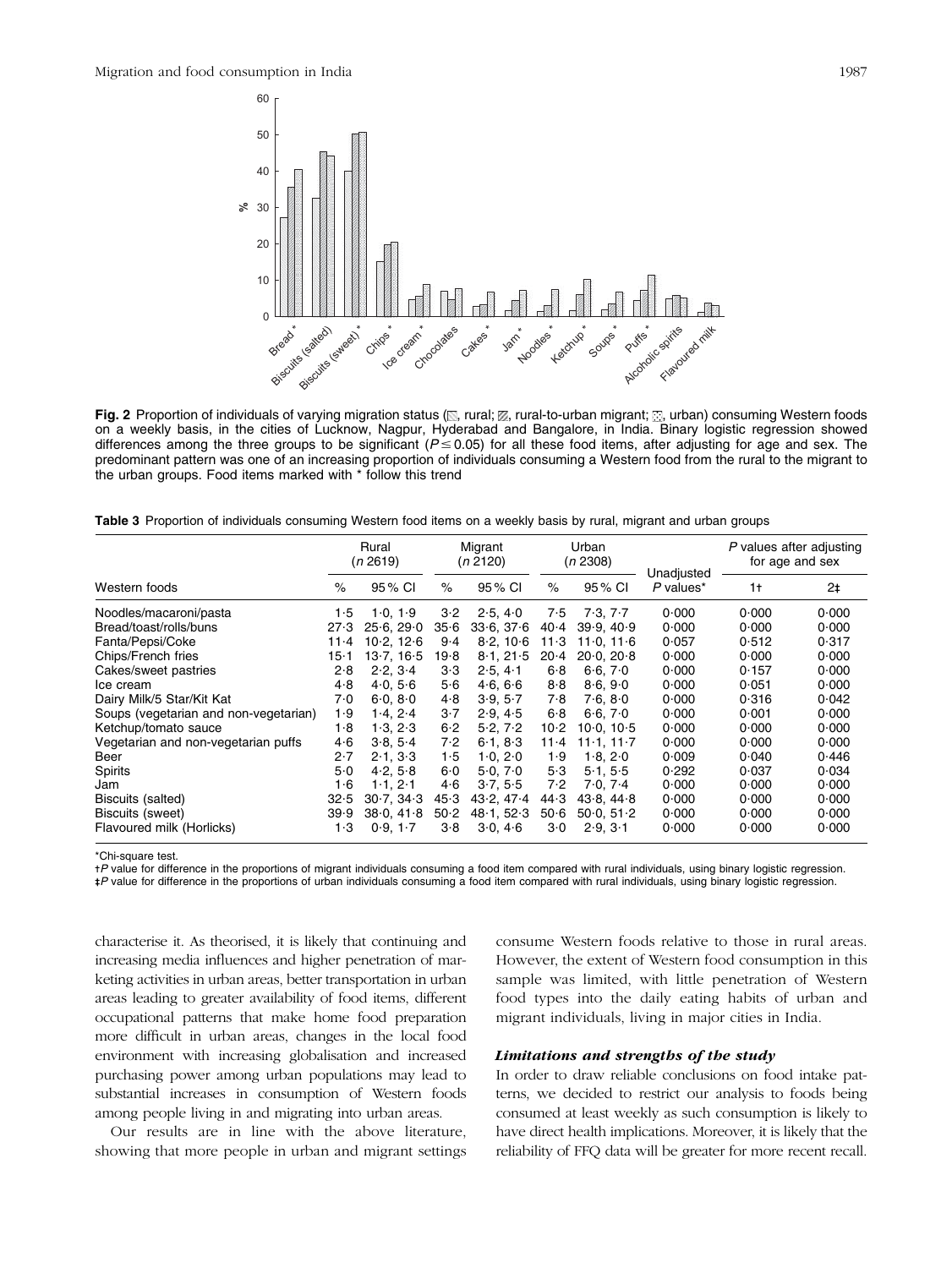We used FFQ rather than 24 h recalls or diary methods of dietary assessment as our samples included migrants who had often travelled for over 24 h to the survey site resulting in acute changes in their habitual dietary habits. The FFQ we used was designed for the project as it had to cover four cities representing three geographic areas of India; our repeatability and validation studies indicate that the FFQ had acceptable measurement properties and was suitable for the purpose of comparing consumption of food types between groups. Use of any questionnaire methodology for eliciting information on food consumption is prone to recall and acquiescence bias. The latter may lead to under-reporting of the intake of certain food items, such as alcoholic drinks and non-vegetarian food, due to the stigma attached with their consumption in India.

One of the strengths of the present study is the large and diverse sample size. Despite this, we cannot conclude that they were representative of the general Indian population and hence the findings must be interpreted with caution.

# Implications of the study and directions for future research

Our findings have important implications, the most important being that traditional diets are still very commonly consumed, and therefore their role in the current obesity epidemic in India needs to be explored. The prevalence of overweight  $(BMI = 25-29.9 \text{ kg/m}^2)$  in this sample was 28.9%, and that of obesity  $(BMI \ge 30 \text{ kg/m}^2)$ was 8.7%. The consumption of Western foods in this sample is too infrequent to make such an impact on a population level, although this could change among younger cohorts in the coming years.

Further studies investigating the role of traditional foods in chronic diseases are warranted. In addition, the impact of factors such as education, socio-economic status, television viewing, religious and cultural beliefs, etc. on individuals' acceptance of or resistance to Western foods needs to be studied.

If the findings from the present study are corroborated by other nationally representative samples, then the dietary health promotion campaigns in India would need to include the traditional Indian diet. Dietary health promotion should target urban and migrant groups and be part of a comprehensive policy to reduce the availability, promotion and ease of accessibility of both traditional and Western unhealthy foods.

## **Conclusions**

The daily diet of participants was predominantly traditional and Western food items were not eaten very frequently. The role of the traditional Indian diet as a source of excess energy contributing to the Indian obesity epidemic needs to be explored in more detail. Health promotion efforts should target traditional as well as Western foods.

#### Acknowledgements

The present study was supported by the Wellcome Trust project grant GR070797MF. The authors have no conflict of interest to declare. S.E., D.P., K.S.R. and L.B. designed the study; A.S., N.K., D.B. and S.E. helped the result analysis, interpretation and drafting of the manuscript; all authors are responsible for final editing and approval of the manuscript.

## References

- 1. Shetty PS (2002) Nutrition transition in India. Public Health Nutr 5, 175–182.
- 2. World Health Organization (2003) Diet, Nutrition and the Prevention of Chronic Diseases: A Report of a Joint WHO/ FAO Expert Consultation. Geneva: WHO; available at http://whqlibdoc.who.int/trs/WHO\_TRS\_916.pdf
- 3. World Health Organization (2005) Preventing Chronic Diseases: A Vital Investment: WHO Global Report, The Impact of Chronic Disease in India. Geneva: WHO; available at http://www.who.int/chp/chronic\_disease\_report/ media/india.pdf
- 4. World Health Organization (2004) Global Strategy on Diet, Physical Activity and Health. Geneva: WHO.
- 5. World Cancer Research Fund/American Institute for Cancer Research (2007) Food, Nutrition and Physical Activity and the Prevention of Cancer: A Global Perspective. Washington, DC: AICR.
- 6. Popkin BM, Horton S & Kim S (2001) The Nutritional Transition and Diet-related Chronic Diseases in Asia: Implications for Prevention. Food Consumption and Nutrition Division Discussion Paper no. 105. Washington, DC: International Food Policy Research Institute.
- 7. Popkin BM (2001) Nutrition in transition: the changing global nutrition challenge. Asia Pac J Clin Nutr 10, S13–S18.
- 8. Tiwari P & Sankhala A (2007) Prevalence of obesity, weight perception and dietary behaviour of urban college going girls. J Hum Ecol 21, 181–183.
- 9. Lyngdoh T, Kinra S, Shlomo YB et al. (2006) Sibrecruitment for studying migration and its impact on obesity and diabetes. Emerg Themes Epidemiol 3, 2.
- 10. Reddy KS, Prabhakaran D, Chaturvedi V et al. (2006) Methods for establishing a surveillance system for cardiovascular diseases in Indian industrial populations. Bull World Health Organ 84, 461–469.
- 11. Sudha V, Radhika G, Sathya RM et al. (2006) Reproducibility and validity of an interviewer-administered semi-quantitative food frequency questionnaire to assess dietary intake of urban adults in southern India. Int J Food Sci Nutr 57, 481–493.
- Hebert JR, Gupta PC, Mehta H et al. (2000) Sources of variability in dietary intake in two distinct regions of rural India: implications for nutrition study design and interpretation. Eur J Clin Nutr 54, 479-486.
- 13. International Institute for Population Sciences & ORC Macro (2000) National Family Health Survey (NFHS-2), 1998–99. India, Mumbai: IIPS.
- 14. Sharma S, Cade J, Griffiths S et al. (1998) Nutrient intakes among a UK African-Caribbean population – transition in coronary heart disease risk? Lancet 352, 114–115.
- 15. Osler M, Andreasen AH, Heitmann B et al. (2002) Food intake patterns and risk of coronary heart disease: a prospective cohort study examining the use of traditional scoring techniques. Eur J Clin Nutr 56, 568-574.
- 16. Yadav Y & Kumar S (2006) The food habits of a nation. (from the Hindu-CNN-IBN State of the Nation Survey, 2006).